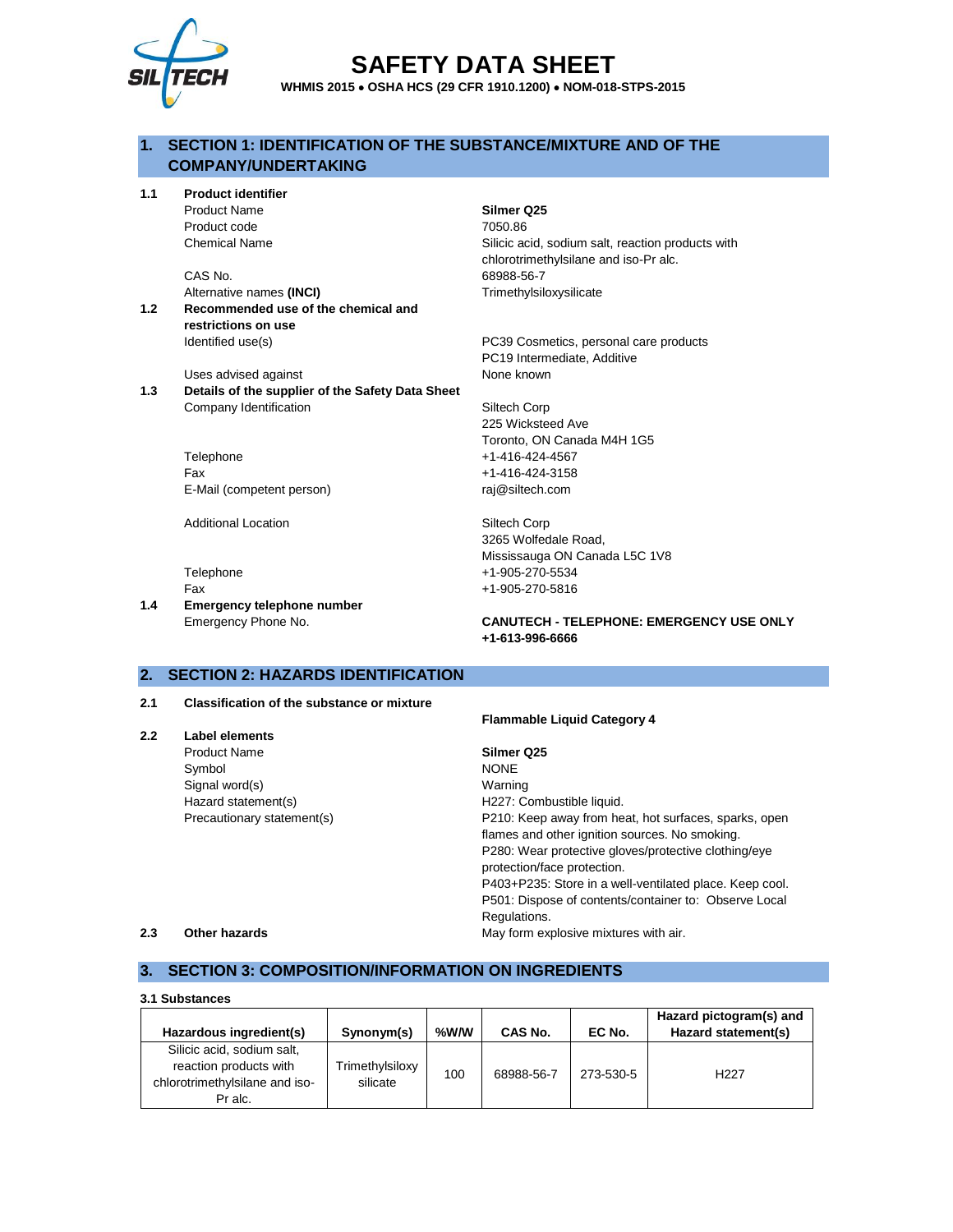# **4. SECTION 4: FIRST AID MEASURES**



| 4.1<br>4.2<br>4.3 | Description of first aid measures<br>Inhalation<br><b>Skin Contact</b><br>Eye Contact<br>Ingestion<br>Most important symptoms and effects, both<br>acute and delayed<br>Indication of any immediate medical<br>attention and special treatment needed | Unlikely to be required but if necessary treat symptomatically.<br>Unlikely to be required but if necessary treat symptomatically.<br>If substance has got into the eyes, immediately wash out with<br>plenty of water for several minutes.<br>If swallowed, seek medical advice immediately and show this<br>container or label.<br>Not available.<br>Unlikely to be required but if necessary treat symptomatically. |
|-------------------|-------------------------------------------------------------------------------------------------------------------------------------------------------------------------------------------------------------------------------------------------------|------------------------------------------------------------------------------------------------------------------------------------------------------------------------------------------------------------------------------------------------------------------------------------------------------------------------------------------------------------------------------------------------------------------------|
| 5.                | <b>SECTION 5: FIRE-FIGHTING MEASURES</b>                                                                                                                                                                                                              |                                                                                                                                                                                                                                                                                                                                                                                                                        |
| 5.1<br>5.2        | <b>Extinguishing Media</b><br>Suitable Extinguishing Media<br>Unsuitable Extinguishing Media<br>Special hazards arising from the substance or                                                                                                         | In case of fire, use water spray, foam, dry powder or CO2<br>for extinction. Keep containers cool by spraying with water if<br>exposed to fire.<br>None known<br>Silicon Dioxide, carbon oxides, incompletely burned carbon                                                                                                                                                                                            |
| 5.3               | mixture<br>Advice for fire-fighters                                                                                                                                                                                                                   | compounds, formaldehyde.<br>A self contained breathing apparatus and suitable protective<br>clothing should be worn in fire conditions.                                                                                                                                                                                                                                                                                |
| 6.                | <b>SECTION 6: ACCIDENTAL RELEASE MEASURES</b>                                                                                                                                                                                                         |                                                                                                                                                                                                                                                                                                                                                                                                                        |
| 6.1               | Personal precautions, protective equipment and<br>emergency procedures                                                                                                                                                                                | Avoid contact with skin, eyes or clothing. Use personal<br>protective equipment as required. Eliminate sources of<br>ignition.                                                                                                                                                                                                                                                                                         |
| 6.2               | <b>Environmental precautions</b>                                                                                                                                                                                                                      | Avoid release to the environment.                                                                                                                                                                                                                                                                                                                                                                                      |
| 6.3               | Methods and material for containment and<br>cleaning up                                                                                                                                                                                               | Caution - spillages may be slippery. Cover spills with inert<br>absorbent material. Transfer to a container for disposal.                                                                                                                                                                                                                                                                                              |
| 6.4               | <b>Reference to other sections</b>                                                                                                                                                                                                                    | See Section: 7 & 8.                                                                                                                                                                                                                                                                                                                                                                                                    |
| 7.                | <b>SECTION 7: HANDLING AND STORAGE</b>                                                                                                                                                                                                                |                                                                                                                                                                                                                                                                                                                                                                                                                        |
| 7.1               | <b>Precautions for safe handling</b>                                                                                                                                                                                                                  | Avoid contact with skin and eyes. Avoid ingestion. Use<br>only with sufficient ventilation. Wash thoroughly after<br>handling. General hygiene measures for the handling of<br>chemicals are applicable. Ground/bond container and<br>receiving equipment.                                                                                                                                                             |
| 7.2               | Conditions for safe storage, including any<br>incompatibilities<br>Storage Temperature<br>Storage Life                                                                                                                                                | Store in a tightly closed container.<br>Ambient<br>Stable under normal conditions.                                                                                                                                                                                                                                                                                                                                     |
|                   | Incompatible materials                                                                                                                                                                                                                                | Oxidizing agents                                                                                                                                                                                                                                                                                                                                                                                                       |
| 7.3               | Specific end use(s)                                                                                                                                                                                                                                   | Industrial use                                                                                                                                                                                                                                                                                                                                                                                                         |

**7.3 Specific end use(s)** 

# **8. SECTION 8: EXPOSURE CONTROLS/PERSONAL PROTECTION**

- **8.1 Control parameters**
- **8.1.1 Occupational Exposure Limits**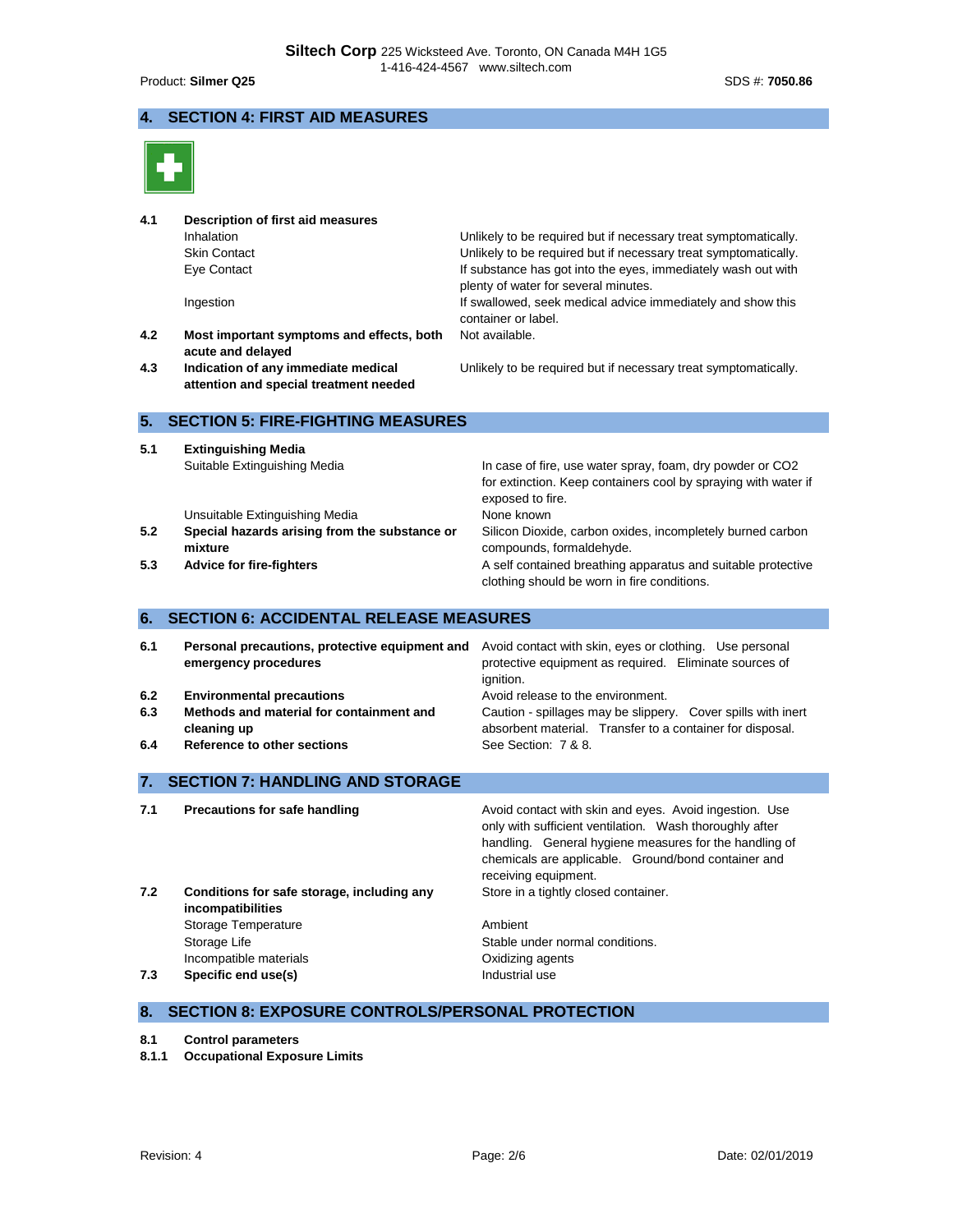|                                                                                                                                                                | <b>SUBSTANCE</b>                          | CAS No. | LTEL (8 hr TWA<br>ppm) | LTEL (8 hr TWA<br>mg/m <sup>3</sup>                                   | <b>STEL</b><br>(ppm) | <b>STEL</b><br>(mg/m <sup>3</sup> ) | <b>Note</b> |  |  |
|----------------------------------------------------------------------------------------------------------------------------------------------------------------|-------------------------------------------|---------|------------------------|-----------------------------------------------------------------------|----------------------|-------------------------------------|-------------|--|--|
|                                                                                                                                                                | None assigned                             |         |                        |                                                                       |                      |                                     |             |  |  |
| 8.1.2                                                                                                                                                          | <b>Biological limit value</b>             |         |                        | Not established                                                       |                      |                                     |             |  |  |
| 8.1.3                                                                                                                                                          | <b>PNECs and DNELs</b><br>Not established |         |                        |                                                                       |                      |                                     |             |  |  |
| 8.2<br><b>Exposure controls</b><br>8.2.1<br>Appropriate engineering controls<br>Provide adequate ventilation.<br>8.2.2<br><b>Personal protection equipment</b> |                                           |         |                        |                                                                       |                      |                                     |             |  |  |
|                                                                                                                                                                | Eye/face protection                       |         |                        | Wear protective eyewear (goggles, face shield, or safety<br>glasses). |                      |                                     |             |  |  |
| Skin protection (Hand protection/ Other)                                                                                                                       |                                           |         |                        | Wear suitable gloves if prolonged skin contact is likely.             |                      |                                     |             |  |  |
|                                                                                                                                                                | Respiratory protection                    |         |                        | No personal respiratory protective equipment normally<br>required.    |                      |                                     |             |  |  |
|                                                                                                                                                                | Thermal hazards                           |         |                        | None.                                                                 |                      |                                     |             |  |  |

8.2.3 **Environmental Exposure Controls** Avoid release to the environment.

# **9. SECTION 9: PHYSICAL AND CHEMICAL PROPERTIES**

**9.1 Information on basic physical and chemical properties** Appearance Colourless liquid. Odour **Faint.** Odour Threshold Not available. pH Not available. Melting Point/Freezing Point Not available. Initial boiling point and boiling range >100°C @ 760mmHg Flash point (PMCC) 80°C Evaporation rate **Not available**. Flammability (solid, gas) Not applicable. Upper/lower flammability or explosive limits Not available. Vapour pressure Not available. Vapour density and the set of the Not available. Relative density / Specific Gravity (25°C) 0.983 Solubility(ies) Solubility(ies) and the soluble in water. Partition coefficient: n-octanol/water Not available. Auto-ignition temperature Not available. Decomposition Temperature Not available. Viscosity  $(25^{\circ}C)$  300 - 800 cps Explosive properties Not applicable. Oxidising properties Not applicable.

# **10. SECTION 10: STABILITY AND REACTIVITY**

- 
- **10.3 Possibility of hazardous reactions** Will not occur.
- 
- **10.5 Incompatible materials 10.5 Incompatible materials C**Xidizing agents.

**10.1 Reactivity Reactivity Reactivity Reactivity Reactivity Reactivity Stable under normal conditions. 10.2 Chemical stability Chemical stability** Stable under normal conditions. **10.4 Conditions to avoid 10.4 Conditions to avoid Keep away from heat, hot surfaces, sparks, open flames** and other ignition sources. No smoking.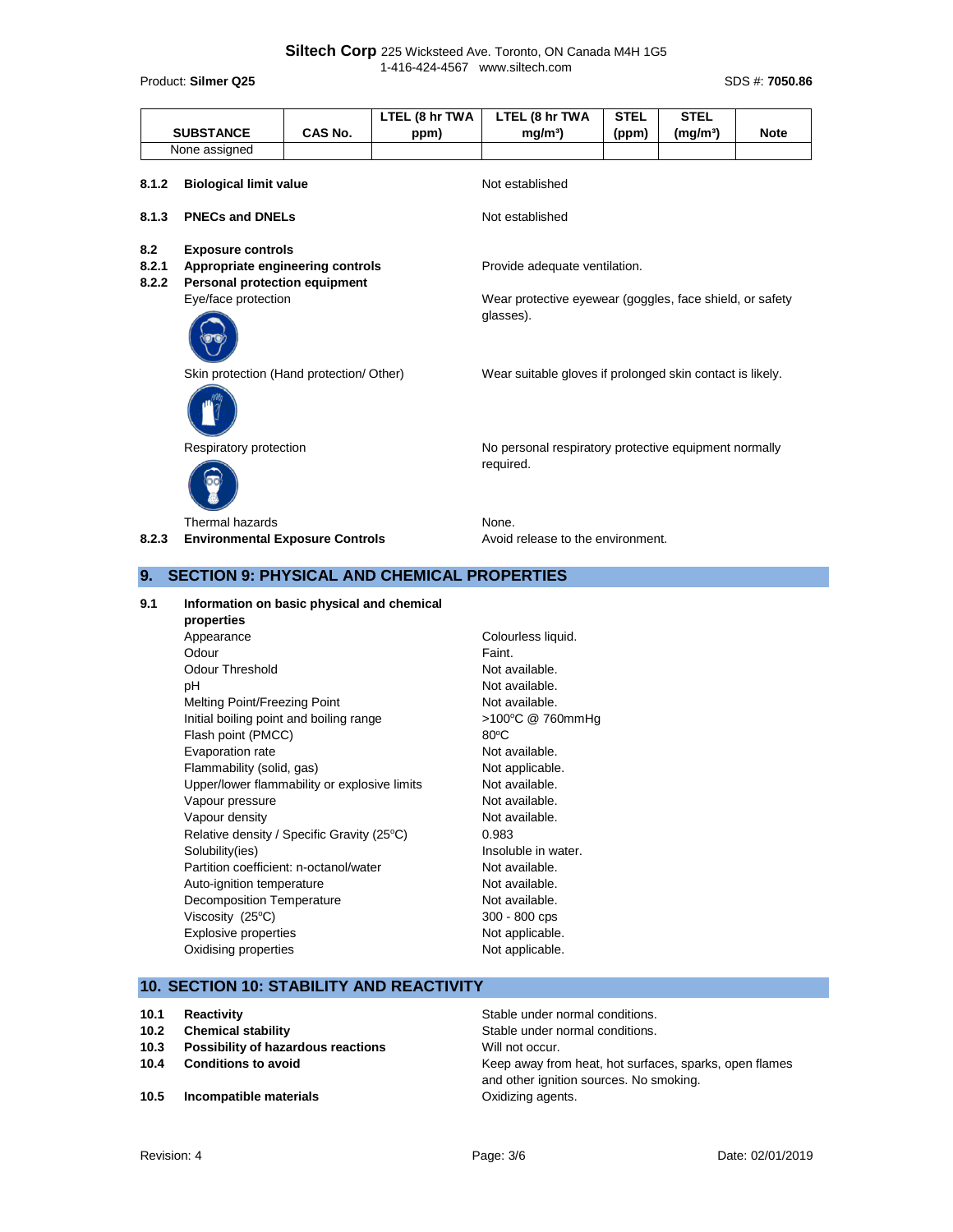**10.6 Hazardous Decomposition Product(s)** Silicon Dioxide, carbon oxides, incompletely burned carbon compounds, formaldehyde.

# **11. SECTION 11: TOXICOLOGICAL INFORMATION**

**11.1 Information on toxicological effects**

| <b>Acute toxicity</b>                    |                                                           |
|------------------------------------------|-----------------------------------------------------------|
| Ingestion                                | Low toxicity under normal conditions of handling and use. |
| Inhalation                               | Low toxicity under normal conditions of handling and use. |
| <b>Skin Contact</b>                      | None anticipated                                          |
| Eye Contact                              | None anticipated                                          |
| <b>Effects and Symptoms</b>              |                                                           |
| skin corrosion/irritation                | Not classified                                            |
| Serious eye damage/irritation            | Not classified                                            |
| Respiratory or skin sensitization        | Not classified                                            |
| Germ cell mutagenicity                   | Not classified                                            |
| Carcinogenicity                          | Not classified                                            |
| <b>Reproductive toxicity</b>             | Not classified                                            |
| STOT - single exposure                   | Not classified                                            |
| STOT - repeated exposure                 | Not classified                                            |
| <b>Aspiration hazard</b>                 | Not classified                                            |
| Delayed and chronic effects              | Not available                                             |
| Calculated acute toxicity estimate (ATE) | Not available                                             |

# **12. SECTION 12: ECOLOGICAL INFORMATION**

| 12.1 | <b>Toxicity</b>                           | Not available. |
|------|-------------------------------------------|----------------|
| 12.2 | Persistence and degradability             | Not available. |
| 12.3 | <b>Bioaccumulative potential</b>          | Not available. |
| 12.4 | Mobility in soil                          | Not available. |
| 12.5 | <b>Results of PBT and VPVB assessment</b> | Not available. |
| 12.6 | Other adverse effects                     | None known     |

# **13. SECTION 13: DISPOSAL CONSIDERATIONS**

| Waste treatment methods | 13.1 |  |  |  |
|-------------------------|------|--|--|--|
|-------------------------|------|--|--|--|

**13.1 13.1 13.1 13.1 Do not empty into drains; dispose of this material and its** container in a safe way. **13.2 Additional Information 13.2 Additional Information Dispose of contents in accordance with local, state or** national legislation.

# **14. SECTION 14: TRANSPORT INFORMATION**

| 14.1 | Air (ICAO/IATA)                                                                               | Not classified as hazardous for air transport.                                                                                      |
|------|-----------------------------------------------------------------------------------------------|-------------------------------------------------------------------------------------------------------------------------------------|
| 14.2 | Sea (IMDG)                                                                                    | Not classified as hazardous for marine transport.                                                                                   |
| 14.3 | <b>TDG / Road/Rail (ADR/RID)</b>                                                              | Not classified as hazardous for transport.                                                                                          |
| 14.4 | DOT / CFR (US Department of Transportation)<br>UN number<br>DOT Proper Shipping Name<br>Class | (Applicable only to containers > 119 gallons or 450L)<br>1993<br>Combustible liquid, N.O.S. (Silicone Resin)<br>3 Packing group III |

# **15. SECTION 15: REGULATORY INFORMATION**

**15.1 EU regulations**

REACH Registration No. Polymer exempt.

Candidate List of Substances of Very High Concern for Authorisation None.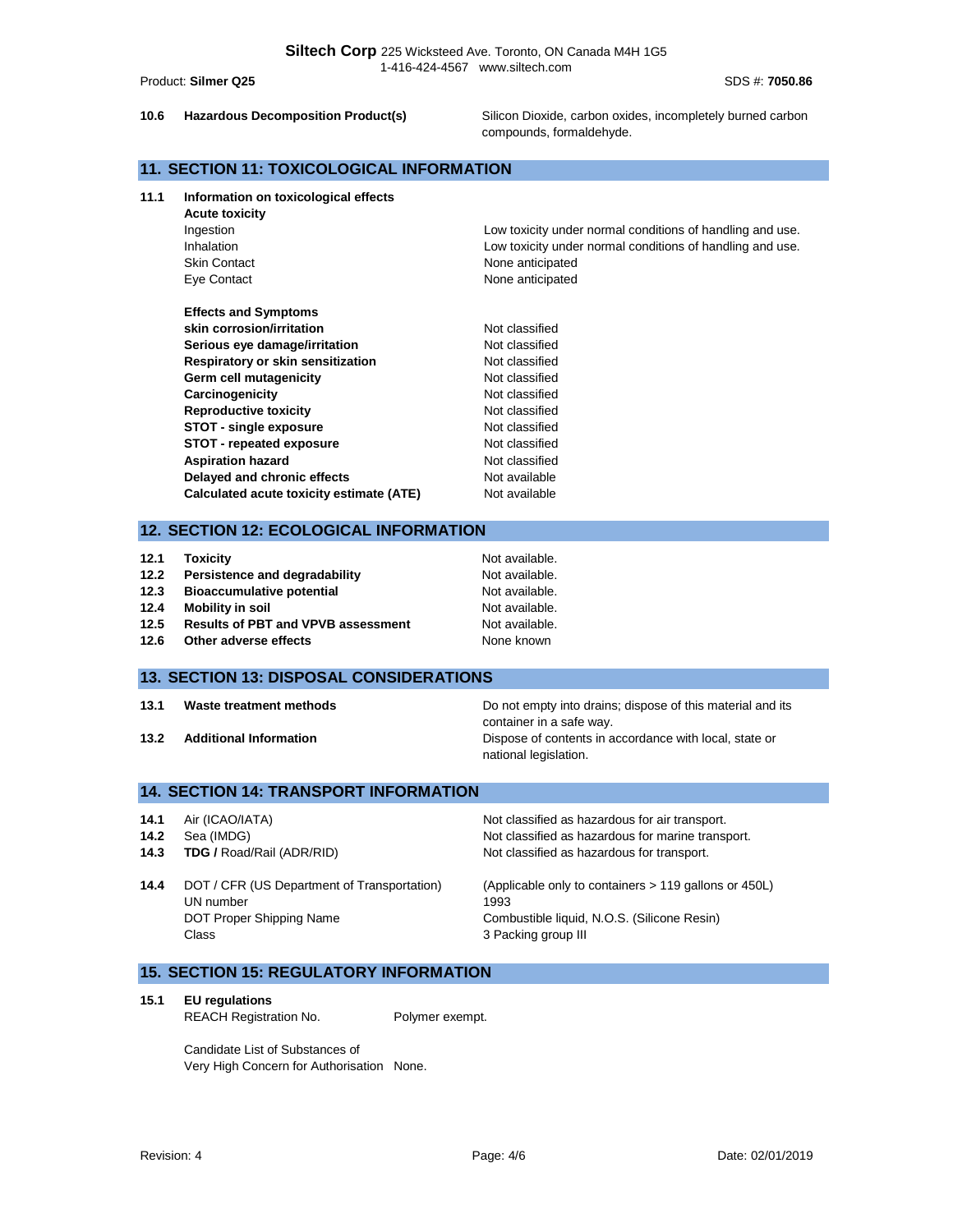#### **15.2 International Inventories**

|                                |              | <b>Not</b> | <b>Polymer</b> |       |
|--------------------------------|--------------|------------|----------------|-------|
| Country                        | Listed       | listed     | exempt         | Other |
| United States (TSCA)           | ✓            |            |                |       |
| Canada (DSL/NDSL)              | DSL√         |            |                |       |
| European Union (EINECS/ELINCS) |              |            | $\checkmark$   |       |
| Australia (AICS)               | ✓            |            |                |       |
| China (IECSC)                  | $\checkmark$ |            |                |       |
| Japan (ENCS)                   | $\checkmark$ |            |                |       |
| South Korea (KECI)             | $\checkmark$ |            |                |       |
| Taiwan (TCSI)                  | ✓            |            |                |       |
| New Zealand (NZIoC)            | ✓            |            |                |       |
| Philippines (PICCS)            | ✓            |            |                |       |
|                                |              |            |                |       |

#### **15.3 National regulations**

United States (TSCA) TSCA Inventory Status : All chemicals in this product comply with TSCA rules and regulations including TSCA Section 5 (Inventory Rules).

HMIS (Hazardous Material Information System) **H = 1 / F = 2 / R =0** NFPA Rating **H = 1 / F = 2 / R = 0**

#### **15.4 US State Regulations**

| 15.4.1 SUBSTANCES KNOWN TO THE STATE OF | None known. |
|-----------------------------------------|-------------|
| CALIFORNIA TO CAUSE BIRTH DEFECTS OR    |             |
| OTHER REPRODUCTIVE HARM                 |             |

**15.4.2** SUBSTANCES KNOWN TO THE STATE OF CALIFORNIA TO CAUSE CANCER None known.

**15.4.3** State Right to Know Lists None known.

# **16. SECTION 16: OTHER INFORMATION**

#### Revision: **January 02, 2019**

#### **LEGEND**

- LTEL Long Term Exposure Limit
- STEL Short Term Exposure Limit
- STOT Specific Target Organ Toxicity
- DNEL Derived No Effect Level
- 
- PNEC Predicted No Effect Concentration<br>PBT Persistent. Bioaccumulative and To
- **PBT** Persistent, Bioaccumulative and Toxic<br>
vPvB very Persistent and very Bioaccumulat very Persistent and very Bioaccumulative

#### **Hazard statement(s) and Precautionary statement(s)**

H227: Combustible liquid.

- P210: Keep away from heat, hot surfaces, sparks, open flames and other ignition sources. No smoking.
- P280: Wear protective gloves/protective clothing/eye protection/face protection.
- P403+P235: Store in a well-ventilated place. Keep cool.

P501: Dispose of contents/container to: Observe Local Regulations.

#### **Hazard pictogram(s) and Hazard Symbol**

NONE